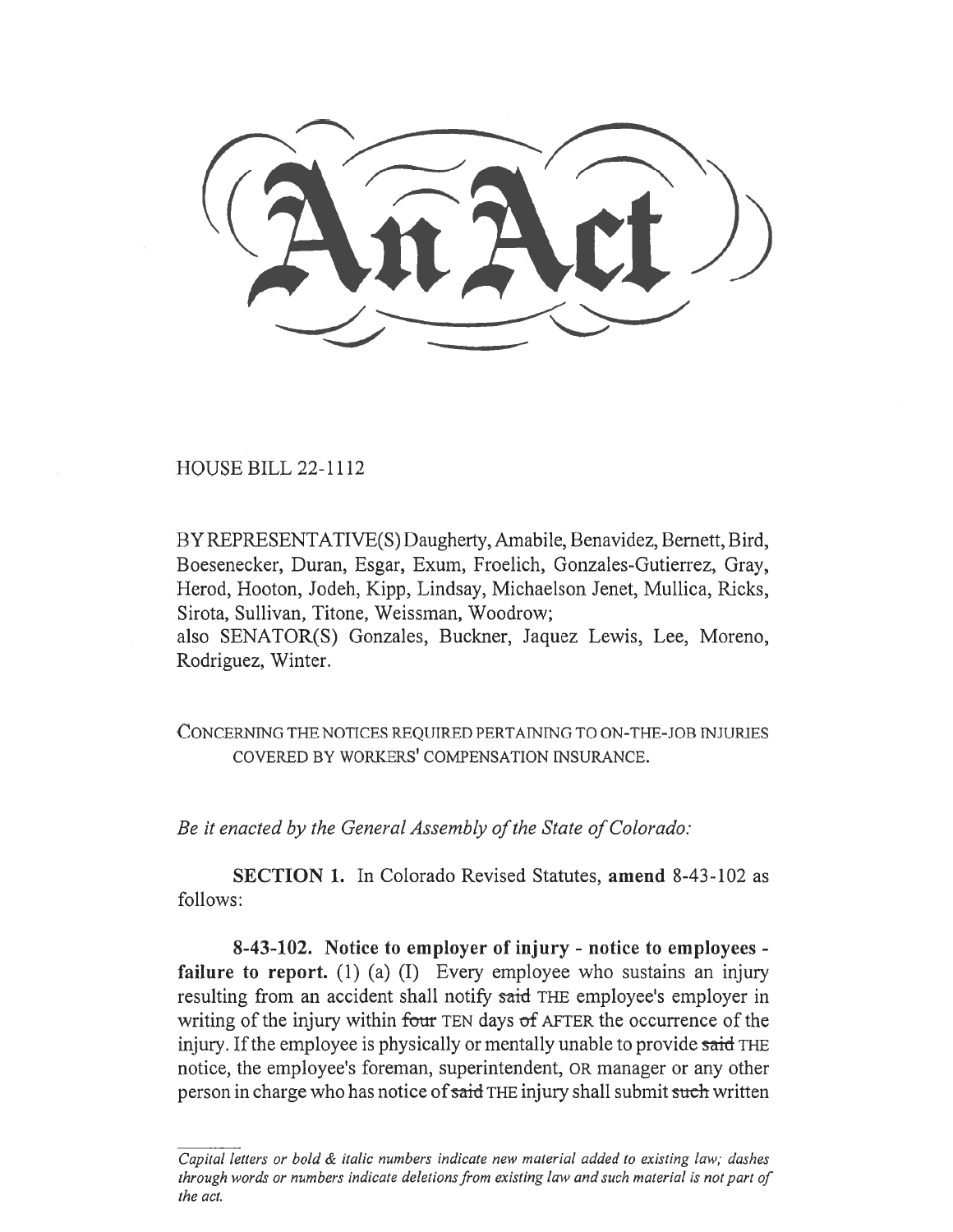notice OF THE INJURY to the employer. Any other person who has notice of said THE injury may submit a written notice to the said person in charge or to the employer, and in that event the injured employee shall be Is relieved of the obligation to give such THE notice. Otherwise, if said THE employee fails to report said THE injury in writing, said THE employee may lose up to one day's compensation for each day's failure to so report. If at the time of said injury, the employer has failed to display the notice specified in paragraph (b) of this subsection  $(1)$ , the time period allotted to the employee shall be tolled-for the duration of such failure FAILS TO PROVIDE A COPY OF THE EMPLOYEE'S WRITTEN NOTICE PURSUANT TO SUBSECTION (1)(a)(II) OF THIS SECTION, OR IF, AT THE TIME OF THE INJURY, THE EMPLOYER FAILED TO DISPLAY THE NOTICE SPECIFIED IN SUBSECTION  $(1)(b)$  OF THIS SECTION, THE TIME PERIOD ALLOTTED TO THE EMPLOYEE IS TOLLED FOR THE DURATION OF TIME THAT THE EMPLOYER FAILS TO PROVIDE THE WRITTEN NOTICE AND DISPLAY THE NOTICE. IF THE EMPLOYER HAS ACTUAL NOTICE OF THE INJURY OR GOOD CAUSE IS SHOWN FOR THE FAILURE OF THE EMPLOYEE TO REPORT THE INJURY IN WRITING, THERE IS NO LOSS OF COMPENSATION PURSUANT TO THIS SUBSECTION (1) FOR THE FAILURE TO REPORT THE INJURY.

(II) AN EMPLOYER WHO RECEIVES WRITTEN NOTICE OF AN INJURY PURSUANT TO THIS SUBSECTION (1) SHALL AFFIX THE DATE AND TIME OF THE RECEIPT ON THE NOTICE AND SHALL MAKE A COPY OF THE NOTICE AFFIXED WITH THE DATE AND TIME OF RECEIPT AVAILABLE TO THE INJURED EMPLOYEE WITHIN SEVEN DAYS AFTER RECEIVING THE NOTICE. AN EMPLOYER IS NOT SUBJECT TO A PENALTY UNDER ARTICLES 40 TO 47 OF THIS TITLE 8 FOR FAILING TO PROVIDE THE INJURED EMPLOYEE A COPY OF THE NOTICE REQUIRED BY THIS SUBSECTION  $(1)(a)(II)$ .

(b) Every employer shall display at all times in a prominent place on the workplace premises a printed card with a minimum height of THAT IS AT LEAST fourteen inches HIGH and a width of AT LEAST eleven inches with WIDE, ON WHICH each letter to be a minimum of IS AT LEAST one-half inch in height, which shall read AND THAT READS as follows:

# WARNING

IF YOU ARE INJURED ON THE JOB, WRITTEN NOTICE OF-YOUR-INJURY MUST BE-GIVEN-TO-YOUR-EMPLOYER WITHIN-FOUR-WORKING-DAYS-AFTER-THE-ACCIDENT, PURSUANT TO SECTION 8-43-102-(1), COLORADO REVISED

PAGE 2-HOUSE BILL 22-1112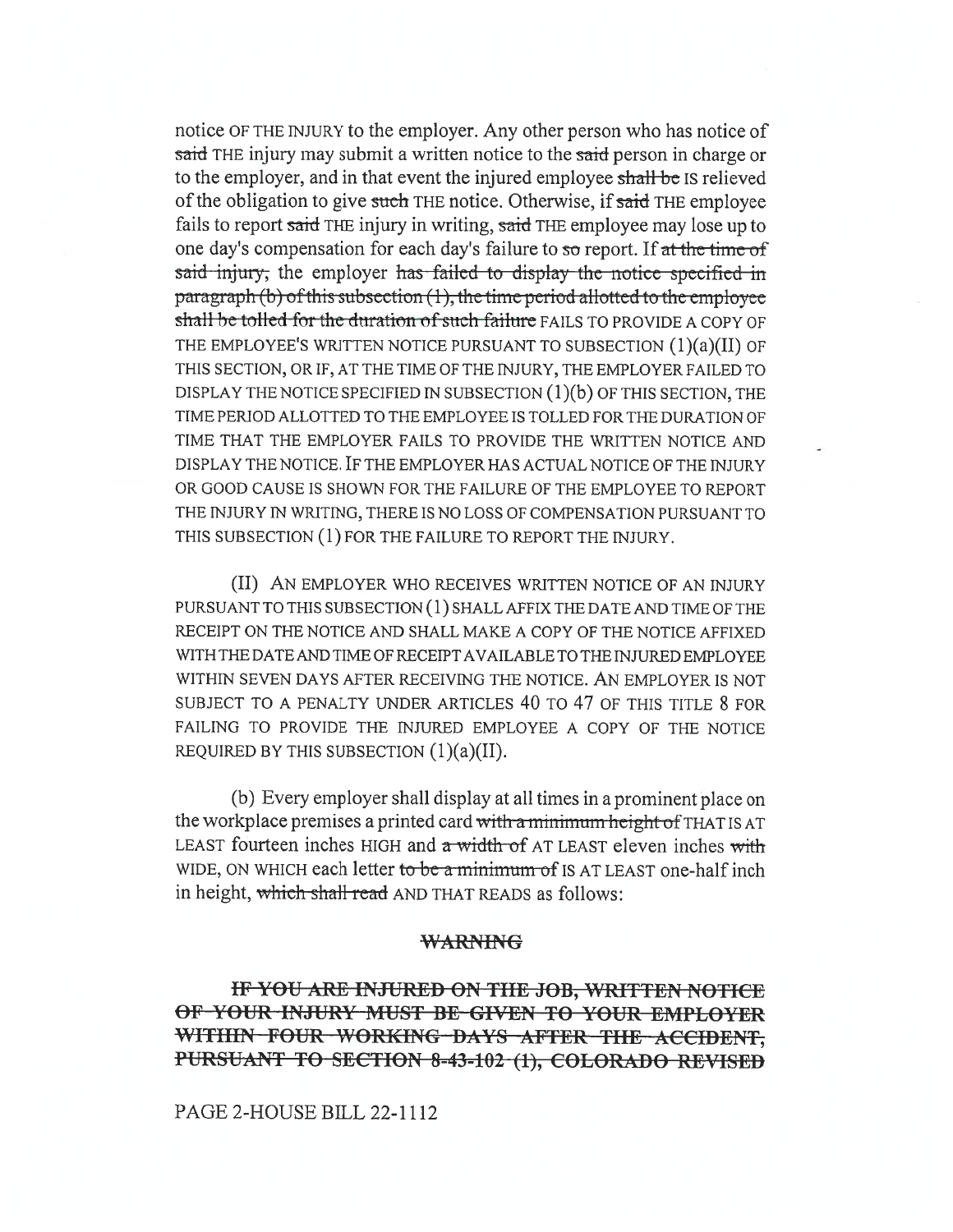**STATUTES.** 

IF THE INJURY RESULTS FROM YOUR USE OF ALCOHOL OR CONTROLLED SUBSTANCES, YOUR WORKERS' COMPENSATION DISABILITY BENEFITS MAY BE REDUCED BY ONE-HALF IN ACCORDANCE WITH SECTION 8-42-112.5. COLORADO REVISED STATUTES.

# **NOTICE**

IF YOU ARE INJURED ON THE JOB, YOU HAVE RIGHTS UNDER THE COLORADO WORKERS' COMPENSATION ACT. YOUR EMPLOYER IS REQUIRED BY LAW TO HAVE WORKERS' COMPENSATION INSURANCE. THE COST OF THE INSURANCE IS PAID ENTIRELY BY YOUR EMPLOYER. IF YOUR EMPLOYER DOES NOT HAVE WORKERS' COMPENSATION INSURANCE, YOU STILL HAVE RIGHTS UNDER THE LAW.

IT IS AGAINST THE LAW FOR YOUR EMPLOYER TO HAVE A POLICY CONTRARY TO THE REPORTING REQUIREMENTS SET FORTH IN THE COLORADO WORKERS' COMPENSATION ACT. YOUR EMPLOYER IS INSURED THROUGH .

IF YOU ARE INJURED ON THE JOB, NOTIFY YOUR EMPLOYER AS SOON AS YOU ARE ABLE, AND REPORT YOUR INJURY TO YOUR EMPLOYER IN WRITING WITHIN 10 DAYS AFTER THE INJURY. IF YOU DO NOT REPORT YOUR INJURY PROMPTLY, YOU MAY STILL PURSUE A CLAIM.

ADVISE YOUR EMPLOYER IF YOU NEED MEDICAL TREATMENT. IF YOU OBTAIN MEDICAL CARE, BE SURE TO REPORT TO YOUR EMPLOYER AND HEALTH-CARE PROVIDER HOW, WHEN, AND WHERE THE INJURY OCCURRED.

You MAY FILE A WORKER'S CLAIM FOR COMPENSATION WITH THE DIVISION OF WORKERS' COMPENSATION. To OBTAIN FORMS OR INFORMATION REGARDING THE WORKERS' COMPENSATION SYSTEM, THE CUSTOMER SERVICE CONTACT INFORMATION FOR THE DIVISION OF WORKERS' COMPENSATION IS

 $(1.5)$  (2) (a) (I) Every employee of an employer who THAT has permission to be its own insurance carrier pursuant to section 8-44-201 or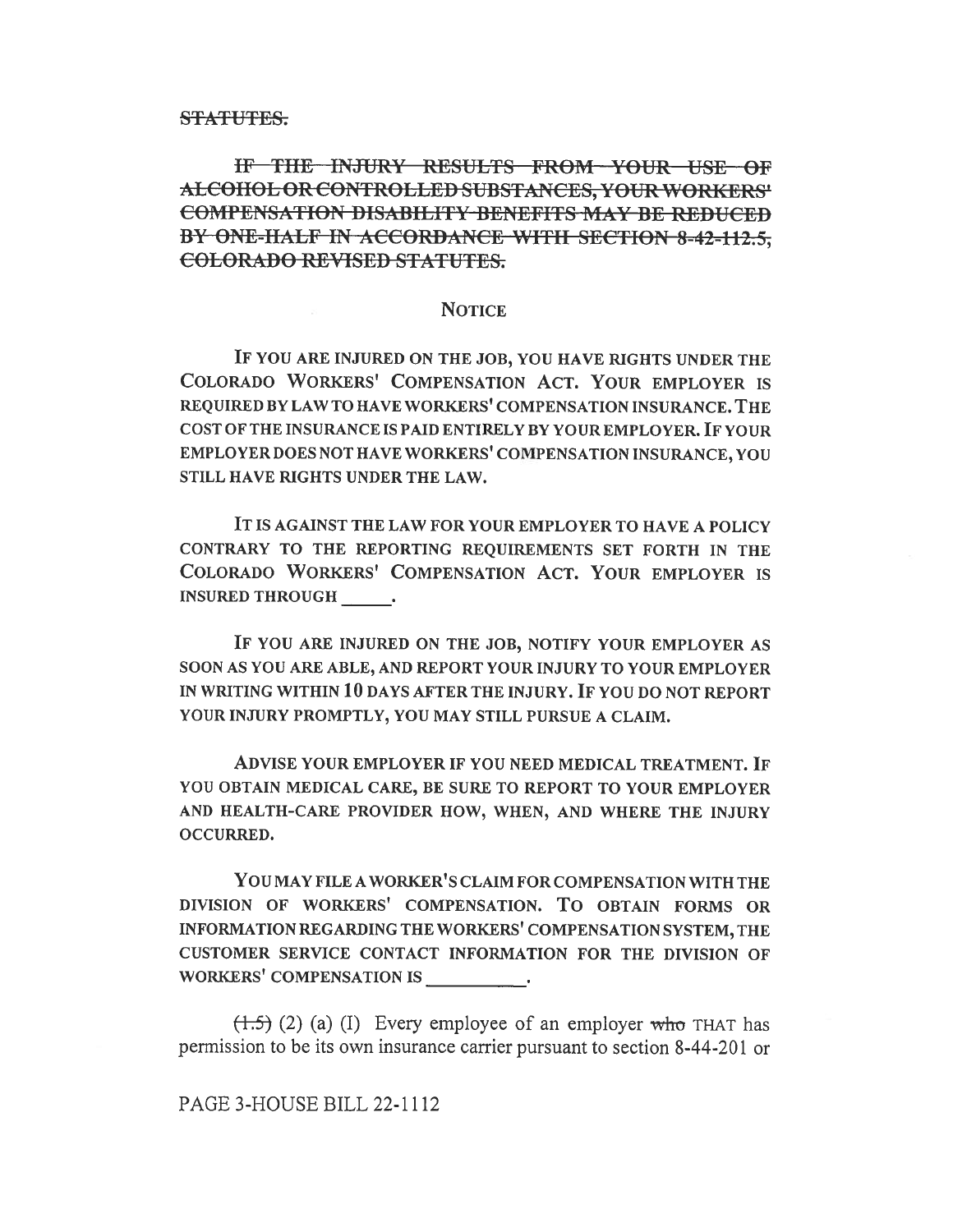of an employer who THAT participates in a public entity self-insurance pool pursuant to section 8-44-204 who sustains an injury resulting from an accident shall notify his THE EMPLOYEE'S employer in writing of said THE injury within four TEN working days of AFTER the occurrence of the injury, unless the employer, or the employee's foreman, superintendent, or manager, has written notice of said THE injury. If the employee is physically or mentally unable to provide said THE notice, the employee's foreman, superintendent, or manager or any other person in charge who has written notice of said THE injury shall submit such THE written notice to the employer. If said THE employee fails to report said THE injury in writing, such THE employee may lose up to one day's compensation for each day's failure to so report. Any other person who has notice of said THE injury may submit a written notice to the employer, which report shall relieve the injured employee from reporting the accident. Any employer receiving written notice-of an injury pursuant-to-this-subsection  $(1.5)$  shall affix thereon the date and time-of receipt of such notice and shall make a copy of such notice available to the injured employee within two working days following rcccipt of such noticc IF THE EMPLOYER FAILS TO PROVIDE A COPY OF THE EMPLOYEE'S WRITTEN NOTICE PURSUANT TO SUBSECTION (2)(a)(II) OF THIS SECTION, OR IF, AT THE TIME OF THE INJURY, THE EMPLOYER FAILED TO DISPLAY THE NOTICE SPECIFIED IN SUBSECTION (2)(b) OF THIS SECTION, THE TIME PERIOD ALLOTTED TO THE EMPLOYEE IS TOLLED FOR THE DURATION OF TIME THAT THE EMPLOYER FAILS TO PROVIDE THE WRITTEN NOTICE AND DISPLAY THE NOTICE. IF THE EMPLOYER HAS ACTUAL NOTICE OF THE INJURY OR GOOD CAUSE IS SHOWN FOR THE FAILURE OF THE EMPLOYEE TO REPORT THE INJURY IN WRITING, THERE IS NO LOSS OF COMPENSATION PURSUANT TO THIS SUBSECTION (2) FOR THE FAILURE TO REPORT THE INJURY.

(II) AN EMPLOYER WHO RECEIVES WRITTEN NOTICE OF AN INJURY PURSUANT TO THIS SUBSECTION (2) SHALL AFFIX THE DATE AND TIME OF THE RECEIPT ON THE NOTICE AND SHALL MAKE A COPY OF THE NOTICE AFFIXED WITH THE DATE AND TIME OF RECEIPT AVAILABLE TO THE INJURED EMPLOYEE WITHIN SEVEN DAYS AFTER RECEIVING THE NOTICE. AN EMPLOYER IS NOT SUBJECT TO A PENALTY UNDER ARTICLES 40 TO 47 OF THIS TITLE 8 FOR FAILING TO PROVIDE THE INJURED EMPLOYEE A COPY OF THE NOTICE REQUIRED BY THIS SUBSECTION  $(2)(a)(II)$ .

(b) Every employer who THAT has permission to be its own insurance carrier pursuant to section 8-44-201 or who THAT participates in a public entity self-insurance pool pursuant to section 8-44-204 shall display

# PAGE 4-HOUSE BILL 22-1112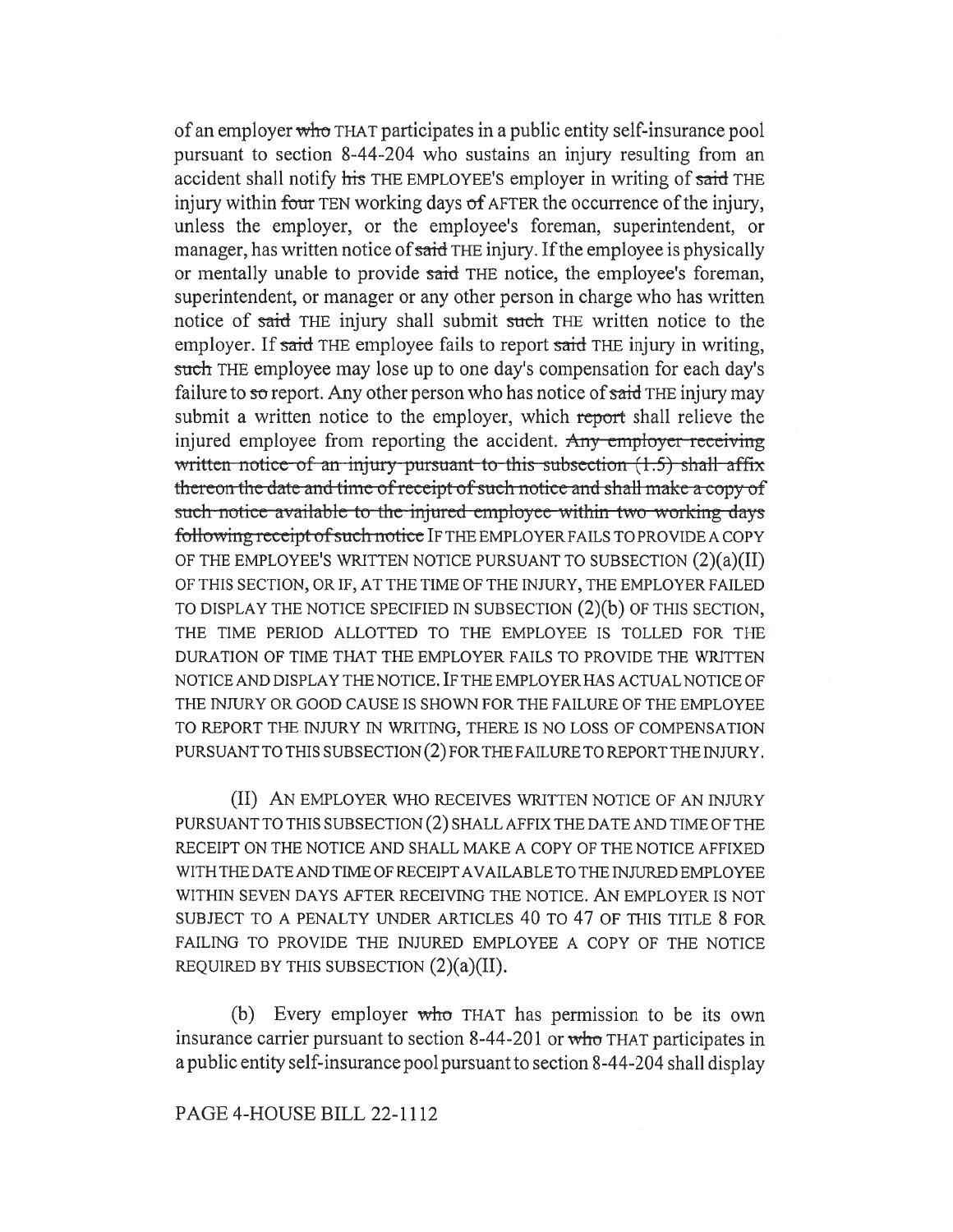at all times in a prominent place on the workplace premises a printed card with a minimum height of THAT IS AT LEAST fourteen inches HIGH and a width of AT LEAST eleven inches with WIDE, ON WHICH each letter to be a minimum of IS AT LEAST one-half inch in height, which shall read AND THAT READS as follows:

#### **WARNING**

IF YOU ARE INJURED ON THE JOB, WRITTEN NOTICE OF YOUR INJURY MUST BE GIVEN TO YOUR EMPLOYER WITHIN FOUR WORKING DAYS AFTER THE ACCIDENT. PURSUANT TO SECTION 8-43-102 (1.5), COLORADO REVISED STATUTES.

IF THE INJURY RESULTS FROM YOUR USE OF ALCOHOL OR CONTROLLED SUBSTANCES, YOUR WORKERS' **COMPENSATION DISABILITY BENEFITS MAY BE REDUCED** BY ONE-HALF IN ACCORDANCE WITH SECTION 8-42-112.5. COLORADO REVISED STATUTES.

# **NOTICE**

IF YOU ARE INJURED ON THE JOB, YOU HAVE RIGHTS UNDER THE COLORADO WORKERS' COMPENSATION ACT. YOUR EMPLOYER IS REQUIRED BY LAW TO HAVE WORKERS' COMPENSATION INSURANCE. THE COST OF THE INSURANCE IS PAID ENTIRELY BY YOUR EMPLOYER. IF YOUR EMPLOYER DOES NOT HAVE WORKERS' COMPENSATION INSURANCE, YOU STILL HAVE RIGHTS UNDER THE LAW.

IT IS AGAINST THE LAW FOR YOUR EMPLOYER TO HAVE A POLICY CONTRARY TO THE REPORTING REOUIREMENTS SET FORTH IN THE COLORADO WORKERS' COMPENSATION ACT. YOUR EMPLOYER IS **INSURED THROUGH .** 

IF YOU ARE INJURED ON THE JOB, NOTIFY YOUR EMPLOYER AS SOON AS YOU ARE ABLE, AND REPORT YOUR INJURY TO YOUR EMPLOYER IN WRITING WITHIN 10 DAYS AFTER THE INJURY. IF YOU DO NOT REPORT YOUR INJURY PROMPTLY, YOU MAY STILL PURSUE A CLAIM.

ADVISE YOUR EMPLOYER IF YOU NEED MEDICAL TREATMENT. IF

# PAGE 5-HOUSE BILL 22-1112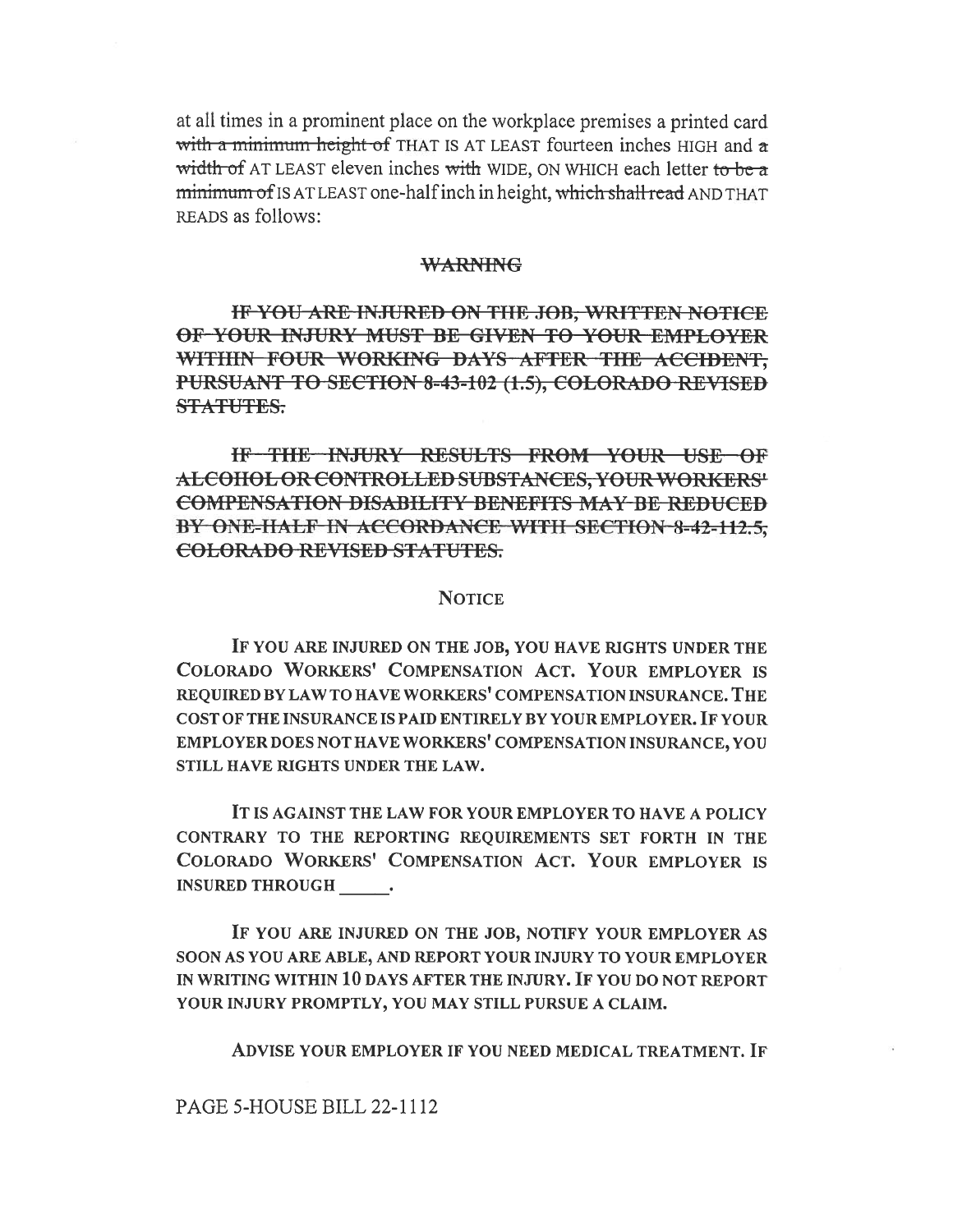YOU OBTAIN MEDICAL CARE, BE SURE TO REPORT TO YOUR EMPLOYER AND HEALTH-CARE PROVIDER HOW, WHEN, AND WHERE THE INJURY OCCURRED.

YOU MAY FILE A WORKER'S CLAIM FOR COMPENSATION WITH THE DIVISION OF WORKERS' COMPENSATION. To OBTAIN FORMS OR INFORMATION REGARDING THE WORKERS' COMPENSATION SYSTEM, THE CUSTOMER SERVICE CONTACT INFORMATION FOR THE DIVISION OF WORKERS' COMPENSATION IS

(2) (3) AN EMPLOYEE AFFECTED BY THE CONTRACTION OF AN OCCUPATIONAL DISEASE OR SOMEONE ON BEHALF OF THE AFFECTED EMPLOYEE SHALL GIVE written notice of the contraction of an THE occupational disease shall be given to the employer by the affected employee or by someone on behalf of the affected employee within thirty days after the first distinct manifestation thereof OF THE DISEASE. In the event of death from such THE occupational disease, written notice thereof OF THE EMPLOYEE'S DEATH shall be given to the employer within thirty days after such death. Failure to give either of such notices shall be deemed waived unless objection is made at a hearing on the claim-prior to any award or decision thereon. Actual knowledge by an employer in whose employment an employee THE DEATH. IF THE EMPLOYER OF AN EMPLOYEE WHO was last injuriously exposed to an occupational disease HAS ACTUAL KNOWLEDGE of the contraction of such THE disease by such THE employee and of THE EMPLOYEE'S exposure to the conditions causing it, shall be SUCH ACTUAL KNOWLEDGE IS deemed notice of its contraction. If the notice required in this section is not given as provided and within the time fixed; the director may reduce the compensation that would otherwise have been payable in such manner-and to-such-extent as-the director deems just, reasonable, and proper under the existing circumstances IF THE EMPLOYER DOES NOT HAVE ACTUAL KNOWLEDGE OF THE CONTRACTION OF THE DISEASE, OR IF THERE IS NOT GOOD CAUSE FOR THE EMPLOYEE'S FAILURE TO PROVIDE WRITTEN NOTICE WITHIN THE TIME ALLOTTED BY THIS SUBSECTION (3), THE DIRECTOR MAY REDUCE THE COMPENSATION THAT WOULD OTHERWISE HAVE BEEN PAYABLE IN THE MANNER AND TO THE EXTENT AS THE DIRECTOR DEEMS JUST, REASONABLE, AND PROPER UNDER THE EXISTING CIRCUMSTANCES, NEVER TO EXCEED ONE DAY'S COMPENSATION FOR EACH DAY'S FAILURE TO REPORT.

SECTION 2. Act subject to petition - effective date -

PAGE 6-HOUSE BILL 22-1112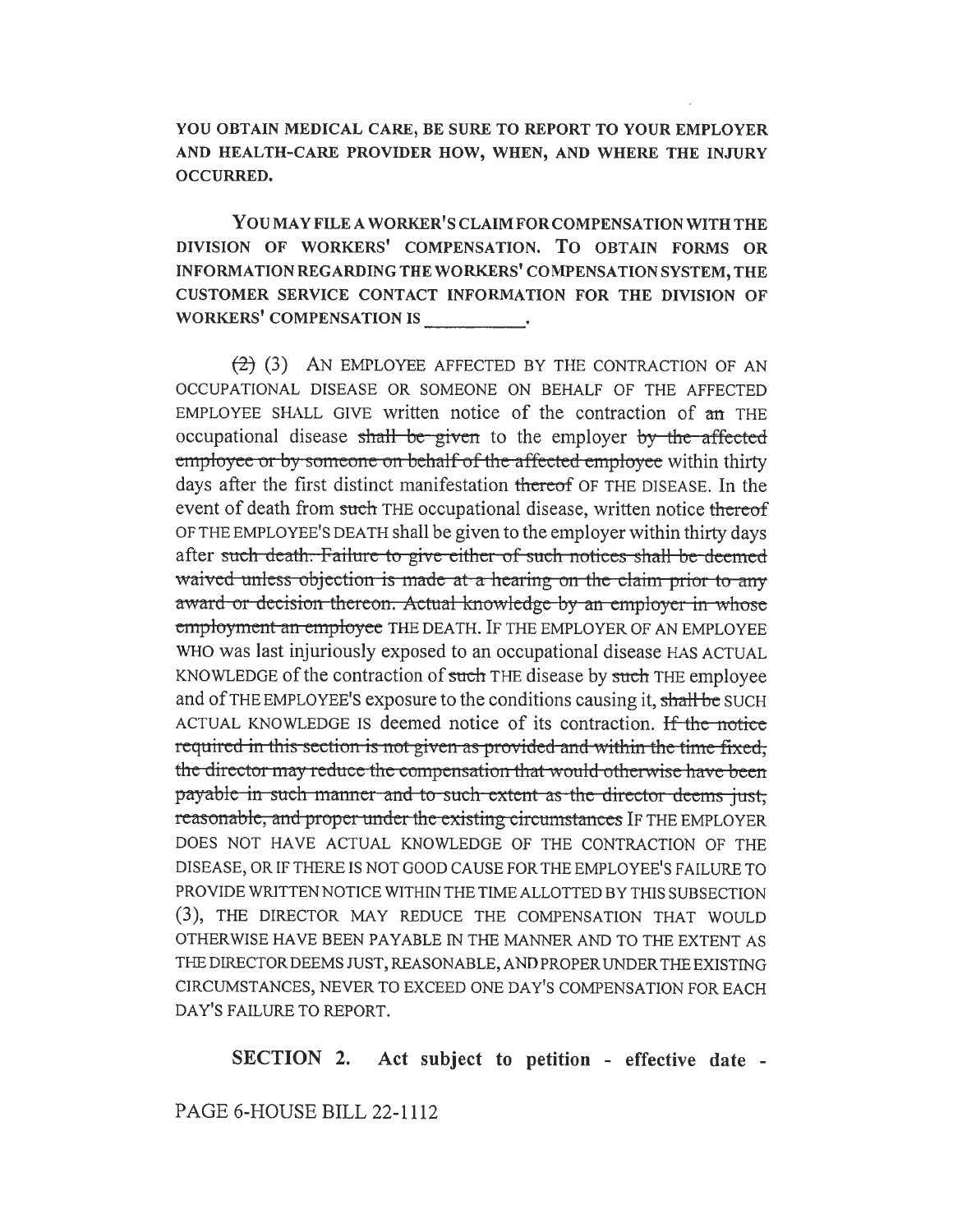applicability. (1) This act takes effect at 12:01 a.m. on the day following the expiration of the ninety-day period after final adjournment of the general assembly; except that, if a referendum petition is filed pursuant to section 1 (3) of article  $\overline{V}$  of the state constitution against this act or an item, section, or part of this act within such period, then the act, item, section, or part will not take effect unless approved by the people at the general election to be held in November 2022 and, in such case, will take effect on the date of the official declaration of the vote thereon by the governor.